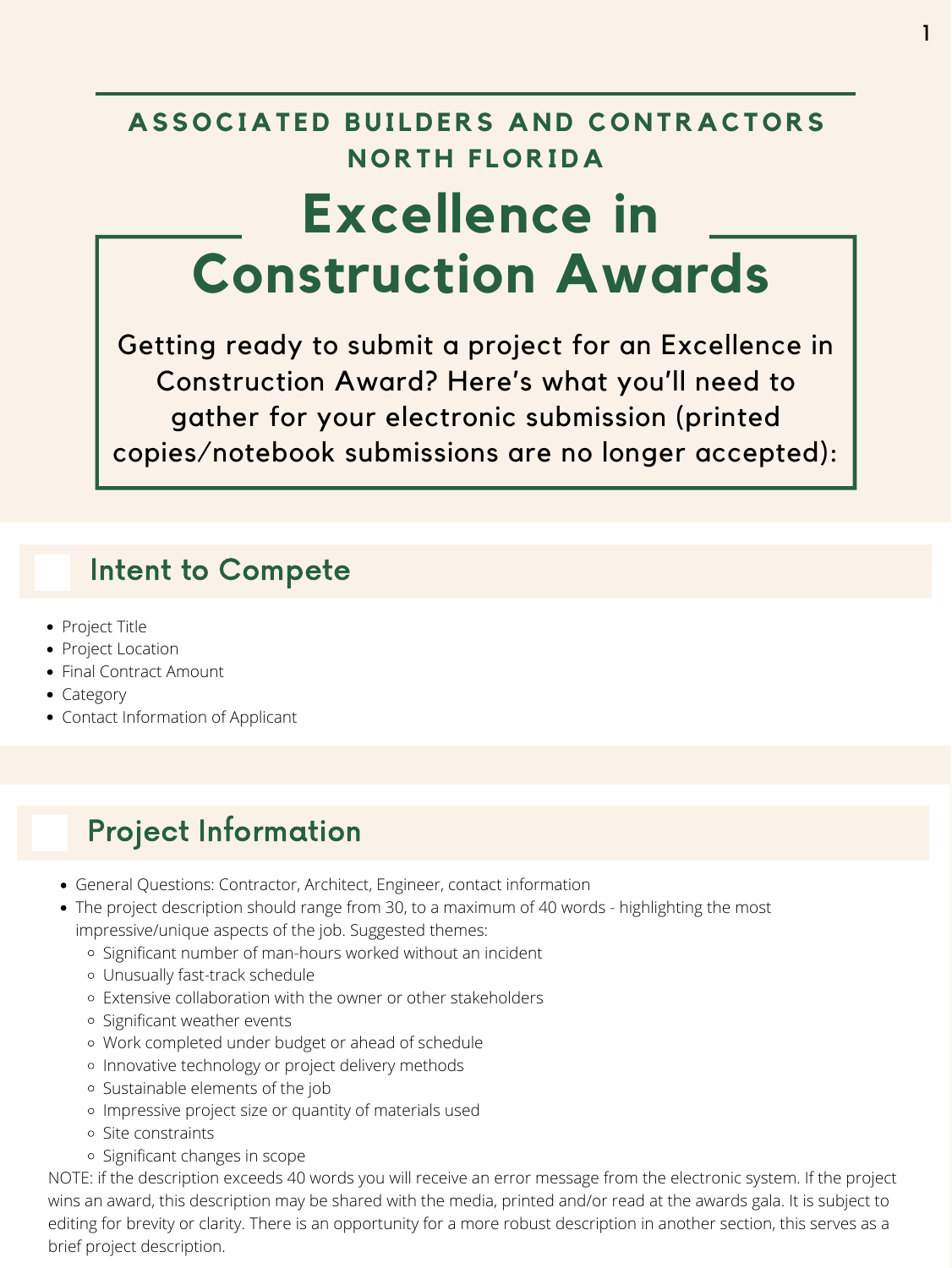#### Contracted Scope (10 points)

- Type of construction
- Type of contract (i.e., lump sum, contract plus, type and material, unit pricing, etc.)
- Size of project
- Contract value
- Duration of project
- Percentage of labor that is self-performed
- Any subcontracted work performed by fellow ABC members, suppliers, or associates/industry professionals, if applicable.
- Merit Shop: Opportunities you provided to the construction community to participate based on **merit**.



For this section, you will upload **no more than one full page**, making sure your font is legible, including the following information:

## Subcontractor Report

This is a spreadsheet that asks for sub-contractor contact information (company name; ABC Member Yes/No; point of contact name and email; and a brief description of work performed - ex: "Mechanical Duct Insulation). Please include ALL sub-contracted work, including contractors, suppliers, and professional services.

## Project Narrative (30 points)

- Describe any innovative programs relating to quality control
- Describe any innovative programs relating to scheduling
- Describe any value analysis/engineering process used on the project
- Indicate any special obstacles you overcame in completing the project
- Describe any difficulties or extenuating circumstances encountered in completing the project
- Describe any innovative programs or methods relating to productivity (see below)

For this, you will upload a written narrative of no more than four pages indicating why this project is special and why it qualifies for a chapter and/or national award. The focus of the narrative should be the construction (i.e., erection, installation, modification, grade footprint, etc.) Be sure the font and size are legible and include the following items:

\*Four pages is highly recommended photos/images may be incorporated\*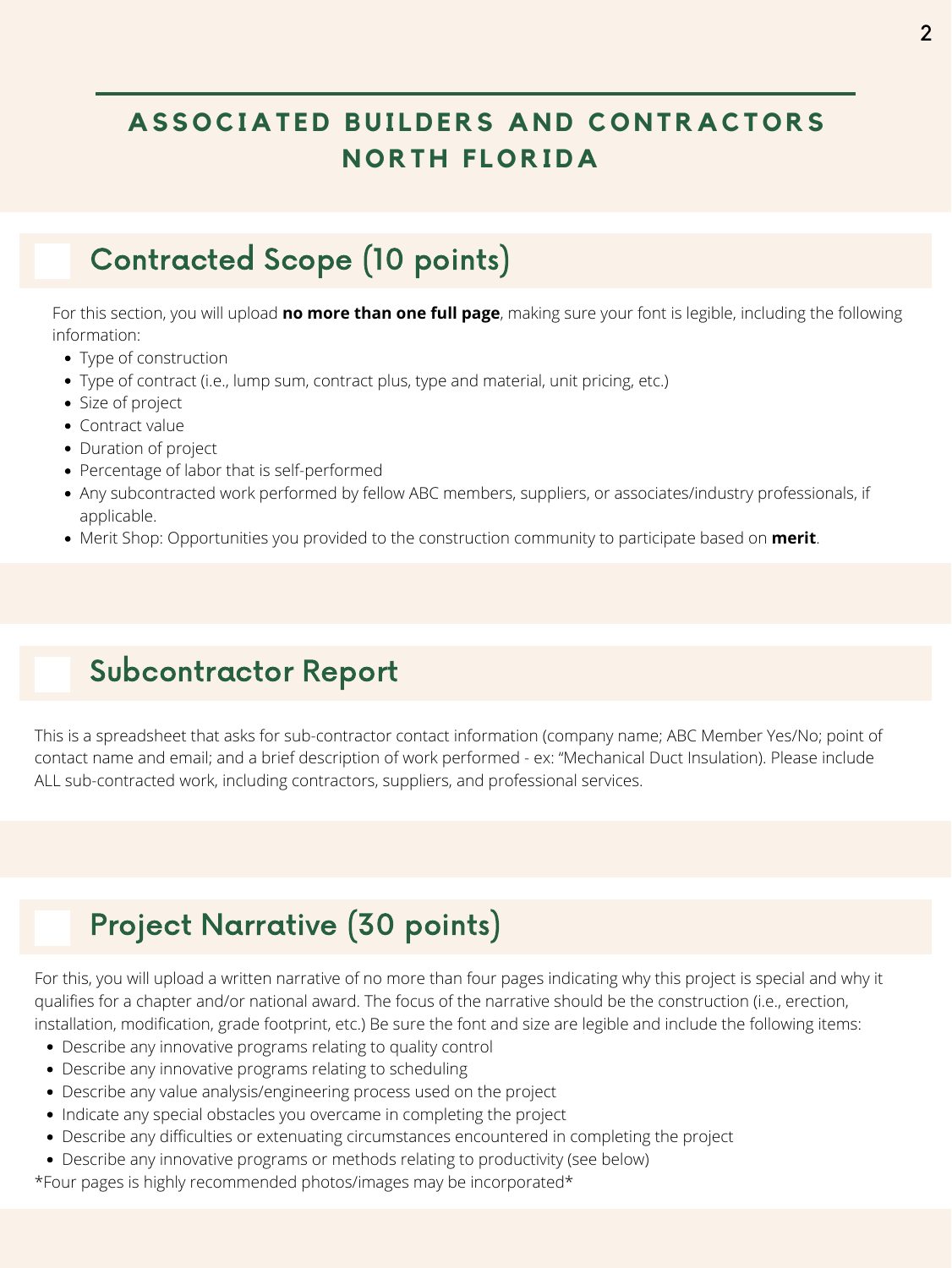## Project Safety (31 points)

- Multiple choice questions on safety related history on the project and the company are asked
- Company's organizational chart
- OSHA Form 300 \*Personal information must be redacted\*
	- o If you are submitting annual logs for the years the project was under construction, you must adhere to the following guidelines:
		- Include a year-to-date log if the contract was completed in the current program year.
		- The logs must be specific to the office location that completed the work.
		- All recordables specific to the project being submitted must be highlighted.
		- If the project was under construction for more than one year, you must combine the form files to upload together as one file, arranged in chronological order starting with the most recent year.

## References (10 points)

Include up to 10 letters of recommendation from third parties involved with the project, such as the owner and design team (upload PDF file format) If the owner is unable to provide a letter of recommendation due to company policy, upload a letter from the owner on their letterhead stating they are unable to provide a reference (this letter will qualify for only five points). Letters will be assessed for their level of quality (content and position of author). In some cases, a single letter could earn the maximum number of points; however, additional letters are highly recommended.

- Submit up to 10 high-quality photographs (jpg format). If possible, include photos that are relevant to the challenges and solutions outlined in the project narrative.
- Include "in progress" photos and pictures of the completed project.
- Include "before and after" pictures for Renovation/restoration projects.
- Single image files may include up to two photographs, but no more than four files should include split images.
- Provide a descriptive caption for each file in the text box provided, but keep the photograph free of any labels, captions, and/or borders/framing. Each caption should not exceed 50 words.
- **Ensure the photographs are free of any safety violations.**
- Ten photographs are strongly recommended. Files should be a minimum of 300 DPI resolution. No PDFs are allowed.

- **General contractors** must submit letters from at least the owner (or the general contractor's prime contracting entity, if not the owner) and the architect. If submitting in an industrial category, general contractors must submit letters from at least the owner (or the general contractor's prime contracting entity).
- **Specialty contractors** must submit a letter from at least the general contractor. If not working under a general contractor, specialty contractors must submit a letter from at least the owner.
- **Second- and third-tier subcontractors** must at least submit a letter from their prime contracting entity.

#### Photographs (8 points)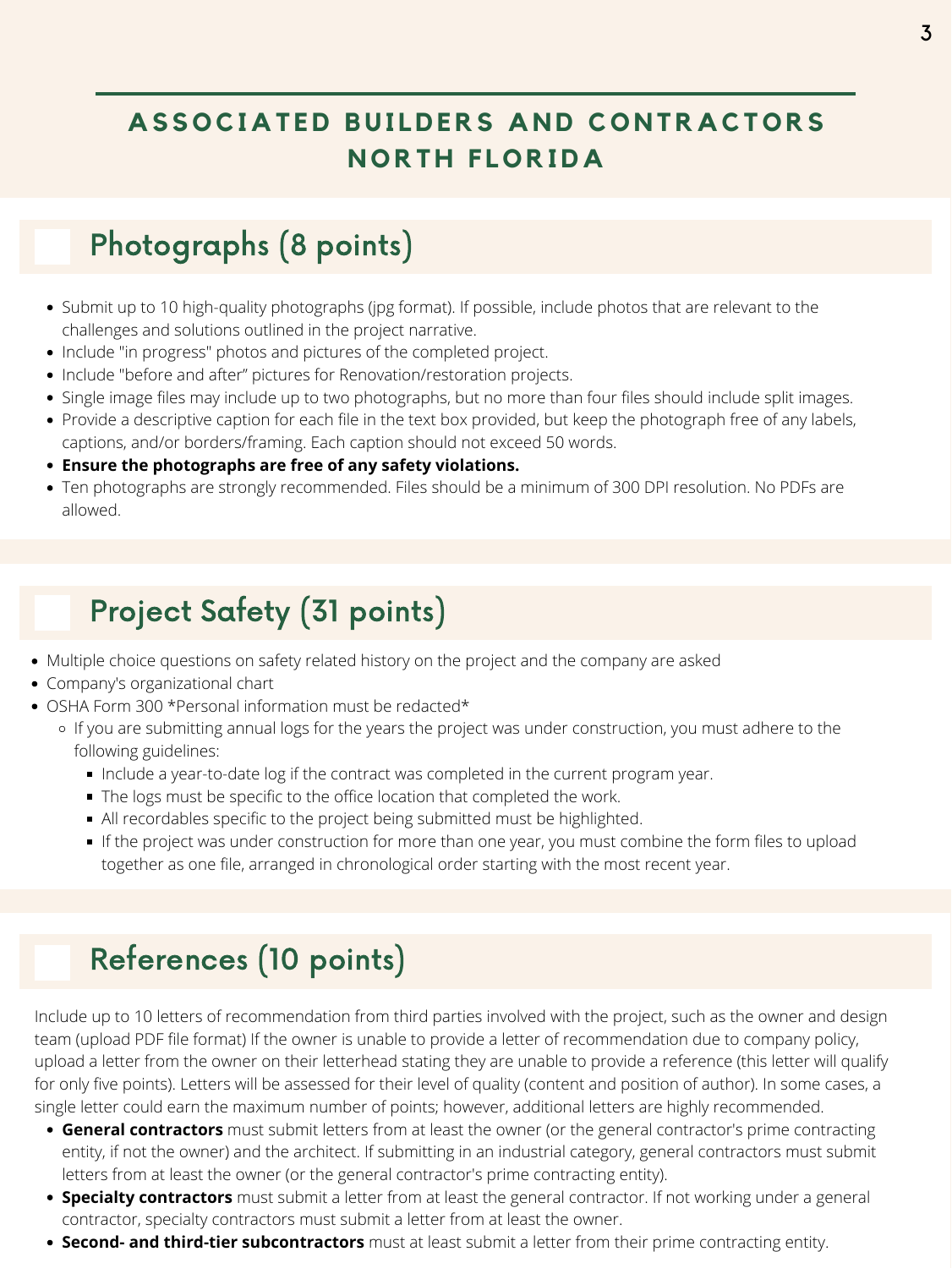#### Supplemental Materials (2 points)

- Provide any miscellaneous supporting materials, such as diagrams and other graphics, media coverage, other awards and promotion, aerial or drone footage, 3D plan renderings.
- You may upload up to five single pages.

- ABC promotes EIC winners on social media, such as Facebook, LinkedIn and Twitter. A photo from the entry is typically included, with the company name, project name and category. The projects are generally featured after the awards gala and throughout the program year.
- Provide the link to your company's respective social media accounts.

#### Social Media and Entry Sample Release

## STEP Safety Management System (Optional 2 points)

If your company is a Safety Training Evaluation Process (STEP) participant, upload a copy of the company certificate(s) from the current program year, as well as any year(s) the project was performed. If you do not have an electronic copy, contact your ABC chapter. Please note that requests will be processed in the order in which they are received; be sure to put your request in early. STEP participation is not required to submit a project for an Excellence in Construction Award. For more information about STEP, visit [abc.org/STEP](http://www.abc.org/step) or email your ABC chapter.

#### AQC (Optional 2 points)

If your company is designated as an ABC Accredited Quality Contractor (AQC) member in the current program year, upload a copy of the company certificate. The certificate must indicate the chapter that you are submitting your project through since AQC membership is chapter specific. If necessary, a copy of the certificate may be requested by emailing [AQC@abc.org](mailto:aqc@abc.org?subject=Requesting%20an%20AQC%20Certificate%20for%20EIC). Note that AQC status is not required to submit for an Excellence in Construction award. For more information about the AQC program, visit [abc.org/AQC](http://www.abc.org/aqc) or email [AQC@abc.org](mailto:AQC@abc.org).